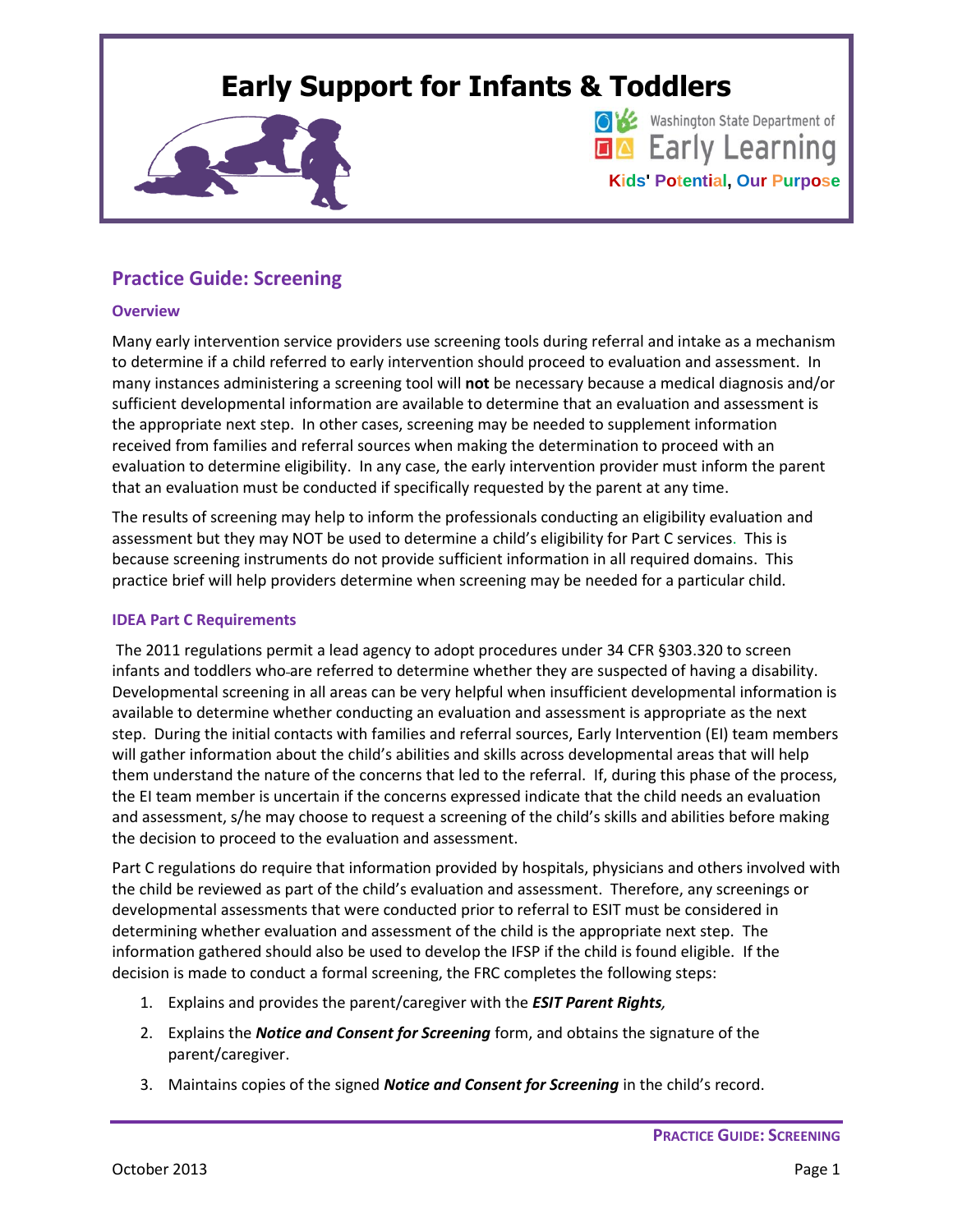Please refer to the *Procedural Safeguards - Technical Assistance and Training Guide* [\(http://www.del.wa.gov/publications/esit/Default.aspx\)](http://www.del.wa.gov/publications/esit/Default.aspx) for further information about procedural safeguards.

### **Practice Considerations**

The decision to proceed to evaluation and assessment is not always based on screening results that show areas of concern within a child's development. For example, it may be determined through a conversation with the parent following a screening that the child is now able to perform skills they were not demonstrating at the time of the screening. In this case, the "delay" may have reflected a lack of opportunity to interact with specific materials and practice skills rather than a need for Part C eligibility evaluation; these skills quickly emerged following greater awareness by caregivers. Conversely, some children who pass a screening may still require further assessment and evaluation. Observations during the screening process about the functional use of skills or parent concerns or desire to proceed are valid reasons to proceed with eligibility determination even if the screening does not indicate a delay. The EI team may also determine further evaluation is necessary based on a parent's description of atypical or other concerning developmental patterns.

Special care should be taken when administering developmental or social emotional screening tools and interpreting screening results if a family is from another culture, or English is their second language. Cultural and/or language factors such as lack of opportunity to practice targeted skills, the developmental expectations for a child within a particular culture, or whether the parent understood the intent may all influence a child's performance on a screening tool and the screening results.

Initial screening information may be gathered by the FRC or other EI team member. This information must be shared with the team in order to make decisions regarding next steps. The following table will help the EI team assess the level of information present during the initial stages of intake and referral in order to determine whether screening would be an appropriate step prior to moving to evaluation and functional assessment.

| IF                                                                                                                                                                                                                                                                                                 | <b>Screening</b><br>may be<br>appropriate: | <b>Screening</b><br>may NOT be<br>appropriate: | <b>Additional</b><br><b>Considerations</b>                                    |
|----------------------------------------------------------------------------------------------------------------------------------------------------------------------------------------------------------------------------------------------------------------------------------------------------|--------------------------------------------|------------------------------------------------|-------------------------------------------------------------------------------|
| Initial developmental information gathered<br>from referral sources and the parent is<br>unclear, inconsistent, or the EI team is not<br>able to determine if the child is in need of<br>an evaluation and assessment or which<br>areas are of greatest concern and require<br>further evaluation. |                                            |                                                |                                                                               |
| Developmental concerns are more<br>qualitative in nature and are not easily<br>conveyed through verbal report.                                                                                                                                                                                     |                                            |                                                |                                                                               |
| No other professional has seen the child.                                                                                                                                                                                                                                                          | ✓                                          |                                                |                                                                               |
| The family requests a screening even<br>though the child's described developmental<br>skills and behaviors appear to be within a<br>typical developmental range.                                                                                                                                   |                                            |                                                | If a parent requests an<br>evaluation, an<br>evaluation must be<br>conducted. |
| The child has an established condition (a                                                                                                                                                                                                                                                          |                                            |                                                | Children with                                                                 |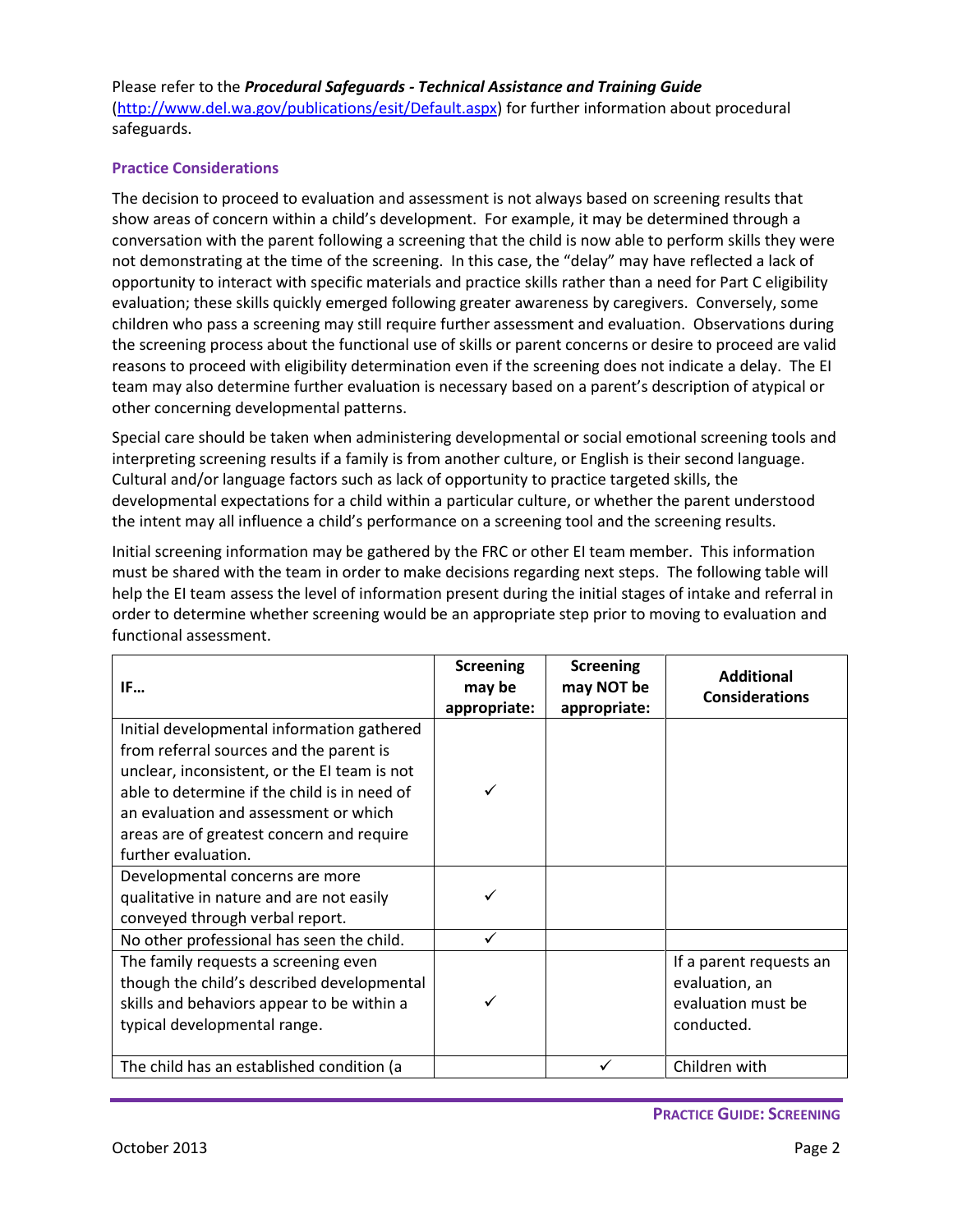| IF                                                                                                                                                                                                             | <b>Screening</b><br>may be<br>appropriate: | <b>Screening</b><br>may NOT be<br>appropriate: | <b>Additional</b><br><b>Considerations</b>                                                                                                                                            |
|----------------------------------------------------------------------------------------------------------------------------------------------------------------------------------------------------------------|--------------------------------------------|------------------------------------------------|---------------------------------------------------------------------------------------------------------------------------------------------------------------------------------------|
| diagnosed physical or mental condition) as<br>defined by WA state Part C eligibility<br>guidelines that has a high probability of<br>resulting in development delay.                                           |                                            |                                                | established conditions<br>should be<br>automatically eligible<br>and proceed directly to<br>the comprehensive<br>developmental<br>assessment. No<br>screening should be<br>conducted. |
| The child is referred to an ESIT Program<br>with an existing diagnostic evaluation or<br>assessment that indicates a delay in one or<br>more areas of assessment.                                              |                                            | ✓                                              | Depending on the age<br>of the information<br>available, this<br>information should be<br>used in eligibility<br>determination. No<br>screening is needed.                            |
| Child is referred to an ESIT Program with<br>existing screening results, from a valid and<br>reliable screening tool, that indicate the<br>need for further assessment in one or more<br>areas of development. |                                            | ✓                                              | There is no need to do<br>an additional<br>screening, evaluation<br>should be conducted.                                                                                              |

#### **Implications of the Results of Screening**

Once screening is completed, the EI team will need to make decisions about the next steps for evaluation and assessment.

- If results of screening are below cutoff scores in any area (i.e. show concerns or potential delays in any area) - refer for evaluation and assessment with parent consent.
- If results of the screening are above cutoff scores in all areas (i.e. show no concerns in any area) - reassure the family, and refer for evaluation only if parents have continuing concerns.
- If results are inconclusive (i.e. close to cutoff scores and/ or difficult to interpret in light of cultural or linguistic factors) - rescreen with an interpreter, another tool, and/or in a short period of time; refer to evaluation if parents have continuing concerns.

#### **Resources**

NECTAC Resources on Screening, Evaluation and Assessment

<http://nectac.org/~pdfs/pubs/screening.pdf> <http://www.nectac.org/topics/earlyid/screeneval.asp>

WA Resources

[http://del.wa.gov/publications/esit/docs/PrescreenChart\\_English.pdf](http://del.wa.gov/publications/esit/docs/PrescreenChart_English.pdf)

Additional Resources